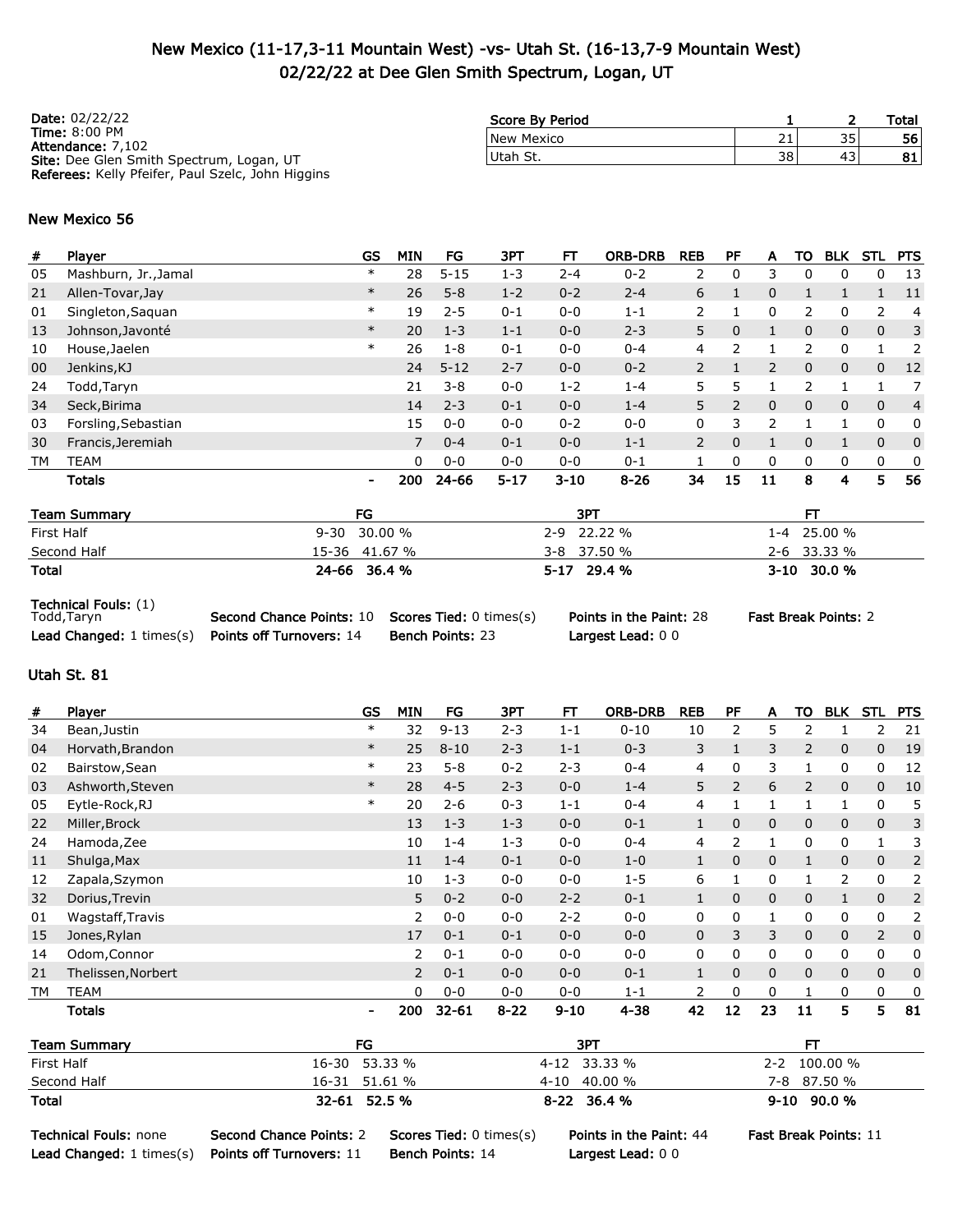## 1st Half Play By Play

| <b>VISITORS: New Mexico</b>                       | Time                                          |            |                | Score Margin HOME TEAM: Utah St.                         |
|---------------------------------------------------|-----------------------------------------------|------------|----------------|----------------------------------------------------------|
| MISS JUMPER by HOUSE, JAELEN(in the paint)        | 19:33                                         |            |                |                                                          |
|                                                   | $- -$                                         |            |                | REBOUND DEF by HORVATH, BRANDON                          |
|                                                   | 19:21                                         |            |                | TURNOVER by HORVATH, BRANDON                             |
| STEAL by SINGLETON, SAQUAN                        | 19:21                                         |            |                |                                                          |
| MISS LAYUP by ALLEN-TOVAR, JAY(in the paint)      | 18:57                                         |            |                |                                                          |
| REBOUND OFF by ALLEN-TOVAR, JAY                   | $\overline{\phantom{a}}$                      |            |                |                                                          |
| GOOD LAYUP by ALLEN-TOVAR, JAY (in the paint)     | 18:53                                         | $2 - 0$    | V <sub>2</sub> |                                                          |
|                                                   | 18:34                                         | $2 - 3$    |                | H 1 GOOD 3PTR by ASHWORTH, STEVEN                        |
|                                                   | $\mathbb{L}^{\mathbb{L}}$                     |            |                | ASSIST by BAIRSTOW, SEAN                                 |
|                                                   |                                               |            |                |                                                          |
| MISS 3PTR by SINGLETON, SAQUAN                    | 18:14                                         |            |                |                                                          |
|                                                   | ÷÷                                            |            |                | REBOUND DEF by HORVATH, BRANDON                          |
|                                                   | 18:02                                         | $2 - 6$    |                | H 4 GOOD 3PTR by HORVATH, BRANDON                        |
|                                                   | $\overline{a}$                                |            |                | ASSIST by BEAN, JUSTIN                                   |
| MISS JUMPER by MASHBURN, JR., JAMAL(in the paint) | 17:38                                         |            |                |                                                          |
|                                                   | $\overline{a}$                                |            |                | REBOUND DEF by ASHWORTH, STEVEN                          |
|                                                   | 17:27                                         | $2 - 8$    |                | H 6 GOOD JUMPER by BEAN, JUSTIN                          |
|                                                   | $\overline{a}$                                |            |                | ASSIST by BAIRSTOW, SEAN                                 |
| TURNOVER by SINGLETON, SAQUAN                     | 16:55                                         |            |                |                                                          |
|                                                   | 16:55                                         |            |                | STEAL by BEAN, JUSTIN                                    |
|                                                   | 16:51                                         | $2 - 10$   |                | H 8 GOOD DUNK by BEAN, JUSTIN (fastbreak) (in the paint) |
| TIMEOUT 30SEC by TEAM                             | 16:51                                         |            |                |                                                          |
| SUB OUT by SINGLETON, SAQUAN                      | 16:51                                         |            |                |                                                          |
| SUB OUT by ALLEN-TOVAR, JAY                       | 16:51                                         |            |                |                                                          |
| SUB IN by JENKINS, KJ                             | 16:51                                         |            |                |                                                          |
| SUB IN by FORSLING, SEBASTIAN                     | 16:51                                         |            |                |                                                          |
| MISS JUMPER by HOUSE, JAELEN(in the paint)        | 16:38                                         |            |                |                                                          |
|                                                   | $\mathord{\hspace{1pt}\text{--}\hspace{1pt}}$ |            |                | REBOUND DEF by EYTLE-ROCK, RJ                            |
|                                                   | 16:29                                         | $2 - 12$   |                | H 10 GOOD DUNK by HORVATH, BRANDON(in the paint)         |
|                                                   | $-1$                                          |            |                | ASSIST by ASHWORTH, STEVEN                               |
|                                                   |                                               | $4 - 12$   | H 8            |                                                          |
| GOOD JUMPER by MASHBURN, JR., JAMAL               | 16:14<br>$\overline{a}$                       |            |                |                                                          |
| ASSIST by HOUSE, JAELEN                           |                                               |            |                |                                                          |
|                                                   | 16:00                                         | $4 - 15$   |                | H 11 GOOD 3PTR by BEAN, JUSTIN                           |
|                                                   | $\overline{a}$                                |            |                | ASSIST by EYTLE-ROCK, RJ                                 |
| GOOD 3PTR by MASHBURN, JR., JAMAL                 | 15:35                                         | $7 - 15$   | H 8            |                                                          |
| ASSIST by FORSLING, SEBASTIAN                     | $- -$                                         |            |                |                                                          |
|                                                   |                                               | 15:17 7-18 |                | H 11 GOOD 3PTR by ASHWORTH, STEVEN                       |
| MISS 3PTR by JENKINS, KJ                          | 14:53                                         |            |                |                                                          |
|                                                   | $- -$                                         |            |                | REBOUND DEF by BEAN, JUSTIN                              |
|                                                   | 14:40 7-20                                    |            |                | H 13 GOOD JUMPER by BAIRSTOW, SEAN(in the paint)         |
|                                                   | $- -$                                         |            |                | ASSIST by BEAN, JUSTIN                                   |
|                                                   | 14:22                                         |            |                | FOUL by ASHWORTH, STEVEN                                 |
| TIMEOUT MEDIA by TEAM                             | 14:22                                         |            |                |                                                          |
|                                                   | 14:22                                         |            |                | SUB OUT by BAIRSTOW, SEAN                                |
|                                                   | 14:22                                         |            |                | SUB OUT by EYTLE-ROCK, RJ                                |
|                                                   | 14:22                                         |            |                | SUB IN by JONES, RYLAN                                   |
|                                                   | 14:22                                         |            |                | SUB IN by MILLER, BROCK                                  |
| SUB OUT by JENKINS, KJ                            | 14:22                                         |            |                |                                                          |
| SUB OUT by HOUSE, JAELEN                          | 14:22                                         |            |                |                                                          |
| SUB IN by SINGLETON, SAQUAN                       | 14:22                                         |            |                |                                                          |
| SUB IN by TODD, TARYN                             | 14:22                                         |            |                |                                                          |
| MISS FT by FORSLING, SEBASTIAN                    | 14:22                                         |            |                |                                                          |
| REBOUND DEADB by TEAM                             | $- -$                                         |            |                |                                                          |
|                                                   | 14:22                                         |            |                |                                                          |
| MISS FT by FORSLING, SEBASTIAN                    | $- -$                                         |            |                |                                                          |
|                                                   |                                               |            |                | REBOUND DEF by HORVATH, BRANDON                          |
|                                                   | 14:04                                         |            |                | MISS JUMPER by BEAN, JUSTIN                              |
| REBOUND DEF by SINGLETON, SAQUAN                  | $- -$                                         |            |                |                                                          |
| MISS JUMPER by SINGLETON, SAQUAN(in the paint)    | 13:54                                         |            |                |                                                          |
| REBOUND OFF by SINGLETON, SAQUAN                  | $- -$                                         |            |                |                                                          |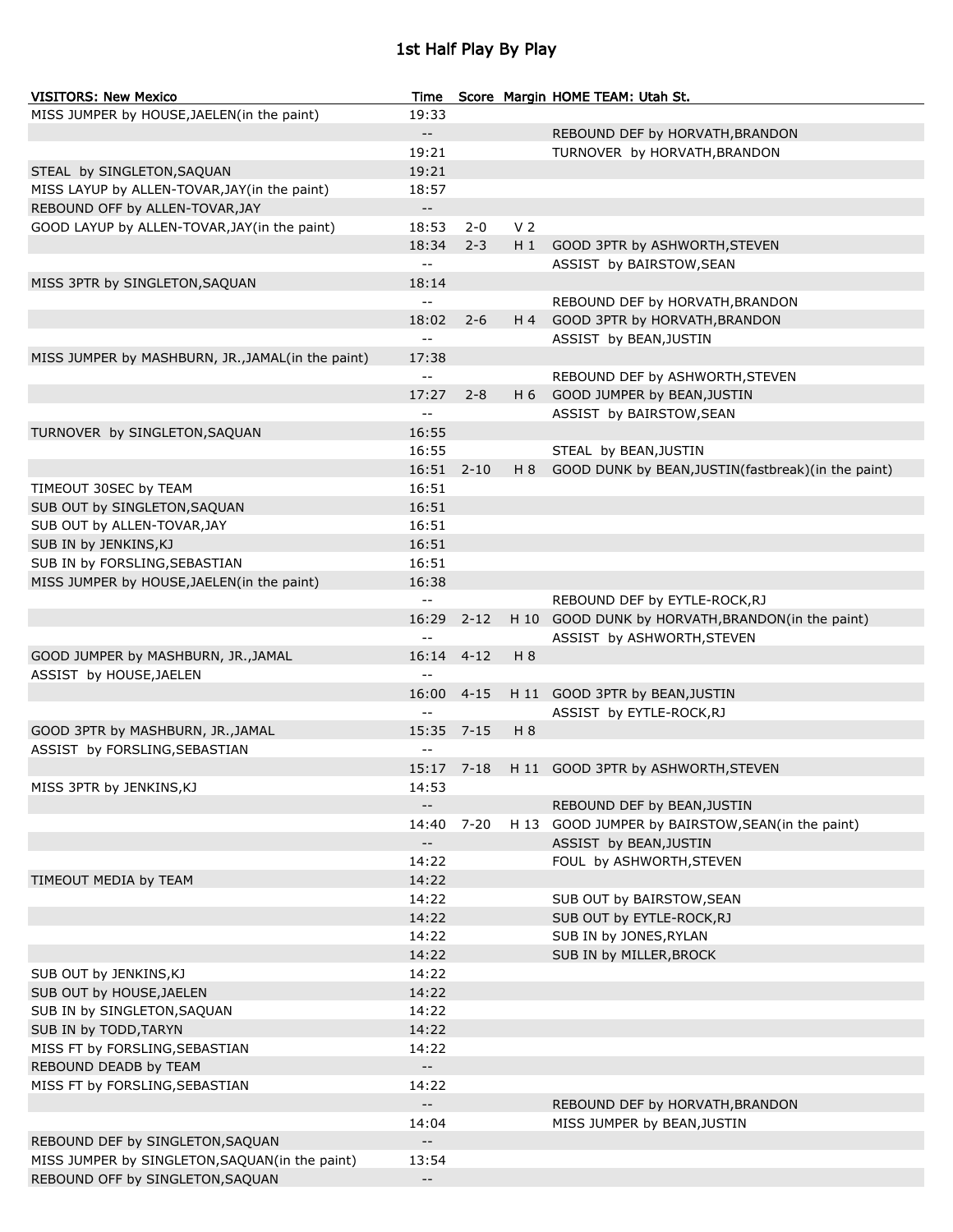| GOOD LAYUP by SINGLETON, SAQUAN(in the paint) | 13:49 9-20                                    |                  | H 11 |                                                   |
|-----------------------------------------------|-----------------------------------------------|------------------|------|---------------------------------------------------|
|                                               | 13:37                                         |                  |      | MISS 3PTR by HORVATH, BRANDON                     |
|                                               | $\overline{\phantom{a}}$                      |                  |      | REBOUND OFF by ASHWORTH, STEVEN                   |
|                                               | 13:27 9-22                                    |                  |      | H 13 GOOD LAYUP by HORVATH, BRANDON(in the paint) |
|                                               | $\mathord{\hspace{1pt}\text{--}\hspace{1pt}}$ |                  |      | ASSIST by JONES, RYLAN                            |
| MISS JUMPER by MASHBURN, JR., JAMAL           | 13:08                                         |                  |      |                                                   |
|                                               | $\mathord{\hspace{1pt}\text{--}\hspace{1pt}}$ |                  |      | REBOUND DEF by BEAN, JUSTIN                       |
| FOUL by FORSLING, SEBASTIAN                   | 12:46                                         |                  |      |                                                   |
|                                               | 12:46                                         |                  |      | SUB OUT by HORVATH, BRANDON                       |
|                                               | 12:46                                         |                  |      | SUB IN by ZAPALA, SZYMON                          |
| SUB OUT by JOHNSON, JAVONTé                   | 12:46                                         |                  |      |                                                   |
| SUB IN by ALLEN-TOVAR, JAY                    | 12:46                                         |                  |      |                                                   |
|                                               | 12:35                                         |                  |      | MISS 3PTR by MILLER, BROCK                        |
| REBOUND DEF by TODD, TARYN                    | $\sim$ $\sim$                                 |                  |      |                                                   |
| MISS JUMPER by TODD, TARYN(in the paint)      | 12:25                                         |                  |      |                                                   |
|                                               | 12:25                                         |                  |      | BLOCK by BEAN, JUSTIN                             |
|                                               | $\mathord{\hspace{1pt}\text{--}\hspace{1pt}}$ |                  |      | REBOUND DEF by MILLER, BROCK                      |
| FOUL by TODD, TARYN                           | 12:22                                         |                  |      |                                                   |
|                                               | 12:01                                         |                  |      | MISS JUMPER by ZAPALA, SZYMON(in the paint)       |
| REBOUND DEF by ALLEN-TOVAR, JAY               | $\mathord{\hspace{1pt}\text{--}\hspace{1pt}}$ |                  |      |                                                   |
|                                               | 11:43                                         |                  |      | FOUL by ASHWORTH, STEVEN                          |
| TIMEOUT MEDIA by TEAM                         | 11:43                                         |                  |      |                                                   |
|                                               | 11:43                                         |                  |      | SUB OUT by ASHWORTH, STEVEN                       |
|                                               | 11:43                                         |                  |      | SUB IN by EYTLE-ROCK, RJ                          |
|                                               |                                               |                  |      |                                                   |
| SUB OUT by FORSLING, SEBASTIAN                | 11:43                                         |                  |      |                                                   |
| SUB IN by HOUSE, JAELEN                       | 11:43                                         |                  |      |                                                   |
| TURNOVER by TODD, TARYN                       | 11:27                                         |                  |      |                                                   |
|                                               | 11:00                                         | $9 - 24$         |      | H 15 GOOD DUNK by ZAPALA, SZYMON(in the paint)    |
|                                               | $\mathord{\hspace{1pt}\text{--}\hspace{1pt}}$ |                  |      | ASSIST by JONES, RYLAN                            |
| MISS LAYUP by ALLEN-TOVAR, JAY(in the paint)  | 10:40                                         |                  |      |                                                   |
|                                               | 10:40                                         |                  |      | BLOCK by ZAPALA, SZYMON                           |
|                                               | $\mathord{\hspace{1pt}\text{--}\hspace{1pt}}$ |                  |      | REBOUND DEF by TEAM                               |
|                                               | 10:40                                         |                  |      | SUB OUT by MILLER, BROCK                          |
|                                               | 10:40                                         |                  |      | SUB IN by BAIRSTOW, SEAN                          |
|                                               | 10:09                                         |                  |      | MISS 3PTR by BEAN, JUSTIN                         |
| REBOUND DEF by ALLEN-TOVAR, JAY               | $\mathord{\hspace{1pt}\text{--}\hspace{1pt}}$ |                  |      |                                                   |
|                                               | 10:04                                         |                  |      | FOUL by JONES, RYLAN                              |
|                                               | 10:04                                         |                  |      | SUB OUT by BEAN, JUSTIN                           |
|                                               | 10:04                                         |                  |      | SUB IN by HORVATH, BRANDON                        |
| MISS JUMPER by MASHBURN, JR., JAMAL           | 09:57                                         |                  |      |                                                   |
|                                               | $\mathbb{H}^{\mathbb{H}}$                     |                  |      | REBOUND DEF by ZAPALA, SZYMON                     |
| FOUL by HOUSE, JAELEN                         | 09:47                                         |                  |      |                                                   |
| SUB OUT by MASHBURN, JR., JAMAL               | 09:47                                         |                  |      |                                                   |
|                                               | 09:47                                         |                  |      |                                                   |
| SUB IN by JENKINS, KJ                         |                                               |                  |      |                                                   |
|                                               | 09:39                                         |                  |      | MISS LAYUP by EYTLE-ROCK, RJ (in the paint)       |
|                                               | $\mathord{\hspace{1pt}\text{--}\hspace{1pt}}$ |                  |      | REBOUND OFF by ZAPALA, SZYMON                     |
| SUB OUT by SINGLETON, SAQUAN                  | 09:34                                         |                  |      |                                                   |
| SUB IN by JOHNSON, JAVONTé                    | 09:34                                         |                  |      |                                                   |
|                                               | 09:25                                         |                  |      | TURNOVER by TEAM                                  |
| GOOD JUMPER by TODD, TARYN(in the paint)      |                                               | 09:10 11-24 H 13 |      |                                                   |
| ASSIST by JENKINS, KJ                         | $\mathord{\hspace{1pt}\text{--}\hspace{1pt}}$ |                  |      |                                                   |
| FOUL by JENKINS, KJ                           | 08:53                                         |                  |      |                                                   |
|                                               | 08:53                                         |                  |      | SUB OUT by ZAPALA, SZYMON                         |
|                                               | 08:53                                         |                  |      | SUB IN by BEAN, JUSTIN                            |
|                                               | 08:42                                         |                  |      | MISS 3PTR by JONES, RYLAN                         |
| REBOUND DEF by JOHNSON, JAVONTé               | $\sim$ $\sim$                                 |                  |      |                                                   |
| MISS JUMPER by HOUSE, JAELEN                  | 08:28                                         |                  |      |                                                   |
|                                               | $\overline{\phantom{a}}$                      |                  |      | REBOUND DEF by BAIRSTOW, SEAN                     |
|                                               |                                               | 08:15 11-26      |      | H 15 GOOD DUNK by BAIRSTOW, SEAN(in the paint)    |
| TURNOVER by HOUSE, JAELEN                     | 07:56                                         |                  |      |                                                   |
|                                               | 07:56                                         |                  |      | STEAL by JONES, RYLAN                             |
|                                               | 07:50                                         |                  |      | MISS 3PTR by EYTLE-ROCK, RJ                       |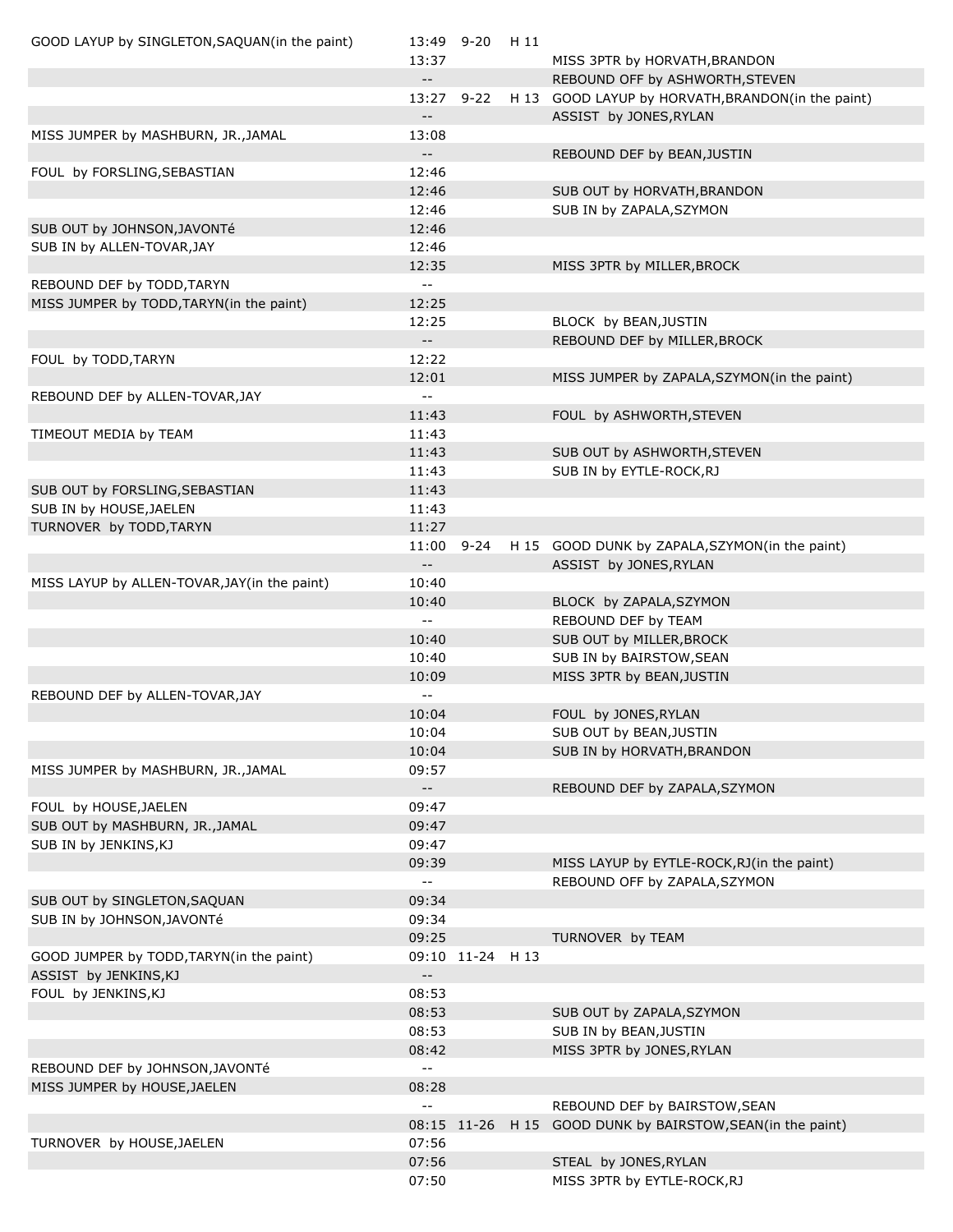| REBOUND DEF by ALLEN-TOVAR, JAY                   | $\overline{\phantom{a}}$ .<br>07:41 |                  | FOUL by JONES, RYLAN                                                     |
|---------------------------------------------------|-------------------------------------|------------------|--------------------------------------------------------------------------|
| TIMEOUT MEDIA by TEAM                             | 07:41                               |                  |                                                                          |
|                                                   | 07:41                               |                  | SUB OUT by JONES, RYLAN                                                  |
|                                                   | 07:41                               |                  | SUB IN by SHULGA, MAX                                                    |
| SUB OUT by HOUSE, JAELEN                          | 07:41                               |                  |                                                                          |
| SUB OUT by ALLEN-TOVAR, JAY                       | 07:41                               |                  |                                                                          |
| SUB OUT by TODD, TARYN                            | 07:41                               |                  |                                                                          |
| SUB IN by SINGLETON, SAQUAN                       | 07:41                               |                  |                                                                          |
| SUB IN by FORSLING, SEBASTIAN                     | 07:41                               |                  |                                                                          |
| SUB IN by MASHBURN, JR., JAMAL                    | 07:41                               |                  |                                                                          |
| MISS JUMPER by MASHBURN, JR., JAMAL(in the paint) | 07:28                               |                  |                                                                          |
|                                                   | $\overline{\phantom{a}}$            |                  | REBOUND DEF by BEAN, JUSTIN                                              |
|                                                   |                                     |                  | 07:22 11-28 H 17 GOOD LAYUP by BAIRSTOW, SEAN (fastbreak) (in the paint) |
|                                                   | $\overline{\phantom{m}}$ .          |                  | ASSIST by BEAN, JUSTIN                                                   |
| GOOD DUNK by SINGLETON, SAQUAN(in the paint)      |                                     | 07:03 13-28 H 15 |                                                                          |
| ASSIST by JENKINS, KJ                             | $- -$                               |                  |                                                                          |
|                                                   |                                     |                  | 06:34 13-30 H 17 GOOD JUMPER by HORVATH, BRANDON(in the paint)           |
| MISS 3PTR by JENKINS, KJ                          | 06:16<br>$\overline{a}$             |                  |                                                                          |
|                                                   | 06:07                               |                  | REBOUND DEF by BAIRSTOW, SEAN<br>MISS 3PTR by EYTLE-ROCK, RJ             |
| REBOUND DEF by JOHNSON, JAVONTé                   | $-$                                 |                  |                                                                          |
| MISS 3PTR by JENKINS, KJ                          | 05:56                               |                  |                                                                          |
|                                                   | $-$                                 |                  | REBOUND DEF by BEAN, JUSTIN                                              |
|                                                   | 05:35                               |                  | MISS LAYUP by HORVATH, BRANDON(in the paint)                             |
| REBOUND DEF by JOHNSON, JAVONTé                   | $\overline{a}$                      |                  |                                                                          |
|                                                   | 05:29                               |                  | FOUL by BEAN, JUSTIN                                                     |
| GOOD FT by MASHBURN, JR., JAMAL                   |                                     | 05:29 14-30 H 16 |                                                                          |
|                                                   | 05:29                               |                  | SUB OUT by BAIRSTOW, SEAN                                                |
|                                                   | 05:29                               |                  | SUB OUT by EYTLE-ROCK, RJ                                                |
|                                                   | 05:29                               |                  | SUB IN by ASHWORTH, STEVEN                                               |
|                                                   | 05:29                               |                  | SUB IN by HAMODA, ZEE                                                    |
| SUB OUT by JENKINS, KJ                            | 05:29                               |                  |                                                                          |
| SUB OUT by SINGLETON, SAQUAN                      | 05:29                               |                  |                                                                          |
| SUB OUT by FORSLING, SEBASTIAN                    | 05:29                               |                  |                                                                          |
| SUB IN by HOUSE, JAELEN                           | 05:29                               |                  |                                                                          |
| SUB IN by ALLEN-TOVAR, JAY                        | 05:29                               |                  |                                                                          |
| SUB IN by TODD, TARYN                             | 05:29                               |                  |                                                                          |
| MISS FT by MASHBURN, JR., JAMAL                   | 05:28                               |                  |                                                                          |
|                                                   | $\overline{\phantom{a}}$            |                  | REBOUND DEF by HAMODA, ZEE                                               |
|                                                   | 05:14                               |                  | MISS 3PTR by HAMODA, ZEE                                                 |
| REBOUND DEF by ALLEN-TOVAR, JAY                   | $\overline{a}$                      |                  |                                                                          |
| GOOD DUNK by ALLEN-TOVAR, JAY(in the paint)       | 05:05                               | 04:59 16-30 H 14 | FOUL by HAMODA, ZEE                                                      |
| ASSIST by MASHBURN, JR., JAMAL                    | $\overline{\phantom{a}}$            |                  |                                                                          |
|                                                   |                                     |                  | 04:39 16-32 H 16 GOOD LAYUP by BEAN, JUSTIN(in the paint)                |
|                                                   | $\overline{\phantom{a}}$            |                  | ASSIST by ASHWORTH, STEVEN                                               |
| MISS 3PTR by ALLEN-TOVAR, JAY                     | 04:23                               |                  |                                                                          |
|                                                   | $\overline{\phantom{a}}$            |                  | REBOUND DEF by HAMODA, ZEE                                               |
|                                                   | 04:04                               |                  | TURNOVER by HORVATH, BRANDON                                             |
| SUB OUT by JOHNSON, JAVONTé                       | 04:04                               |                  |                                                                          |
| SUB IN by SINGLETON, SAQUAN                       | 04:04                               |                  |                                                                          |
|                                                   | 04:04                               |                  | SUB OUT by HORVATH, BRANDON                                              |
|                                                   | 04:04                               |                  | SUB IN by BAIRSTOW, SEAN                                                 |
| MISS 3PTR by HOUSE, JAELEN                        | 03:45                               |                  |                                                                          |
|                                                   | --                                  |                  | REBOUND DEF by BEAN, JUSTIN                                              |
|                                                   | 03:14                               |                  | MISS LAYUP by SHULGA, MAX(in the paint)                                  |
| REBOUND DEF by TODD, TARYN                        | $\overline{\phantom{a}}$ .          |                  |                                                                          |
| MISS 3PTR by MASHBURN, JR., JAMAL                 | 03:07                               |                  |                                                                          |
|                                                   | $\overline{\phantom{a}}$ .          |                  | REBOUND DEF by BEAN, JUSTIN                                              |
| FOUL by TODD, TARYN                               | 03:00                               |                  |                                                                          |
| TIMEOUT MEDIA by TEAM                             | 03:00                               |                  |                                                                          |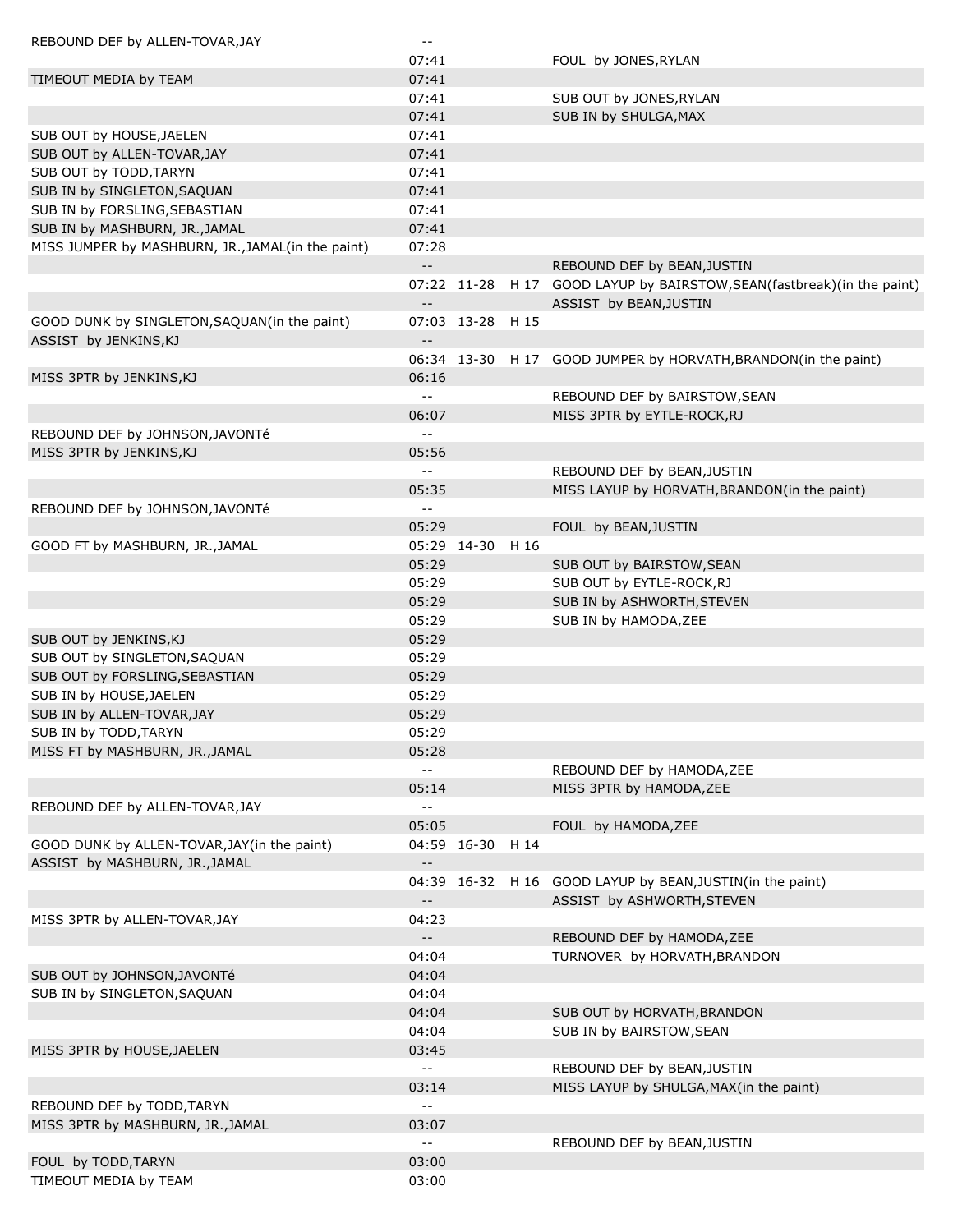| FOUL by SINGLETON, SAQUAN                         | 02:51                      |                  |                                                                      |
|---------------------------------------------------|----------------------------|------------------|----------------------------------------------------------------------|
|                                                   |                            |                  | 02:51 16-33 H 17 GOOD FT by BAIRSTOW, SEAN                           |
|                                                   |                            |                  | 02:51 16-34 H 18 GOOD FT by BAIRSTOW, SEAN                           |
| TURNOVER by SINGLETON, SAQUAN                     | 02:28                      |                  |                                                                      |
|                                                   | 02:28                      |                  | STEAL by HAMODA, ZEE                                                 |
|                                                   |                            |                  | 02:21 16-36 H 20 GOOD LAYUP by BEAN, JUSTIN(fastbreak)(in the paint) |
|                                                   | $- -$                      |                  | ASSIST by HAMODA, ZEE                                                |
| MISS JUMPER by MASHBURN, JR., JAMAL(in the paint) | 02:03                      |                  |                                                                      |
|                                                   | $\overline{\phantom{a}}$   |                  | REBOUND DEF by BAIRSTOW, SEAN                                        |
|                                                   |                            |                  | 01:54 16-38 H 22 GOOD LAYUP by BEAN, JUSTIN(in the paint)            |
|                                                   | $\overline{\phantom{a}}$   |                  | ASSIST by BAIRSTOW, SEAN                                             |
| MISS JUMPER by TODD, TARYN(in the paint)          | 01:33                      |                  |                                                                      |
|                                                   | $\overline{\phantom{a}}$   |                  | REBOUND DEF by BEAN, JUSTIN                                          |
|                                                   | 01:20                      |                  | MISS 3PTR by BAIRSTOW, SEAN                                          |
| REBOUND DEF by HOUSE, JAELEN                      | $\overline{\phantom{a}}$   |                  |                                                                      |
| GOOD 3PTR by ALLEN-TOVAR, JAY                     |                            | 01:04 19-38 H 19 |                                                                      |
| ASSIST by MASHBURN, JR., JAMAL                    | $\overline{\phantom{m}}$ . |                  |                                                                      |
|                                                   | 00:44                      |                  | TURNOVER by ASHWORTH, STEVEN                                         |
| STEAL by HOUSE, JAELEN                            | 00:44                      |                  |                                                                      |
| MISS JUMPER by TODD, TARYN(in the paint)          | 00:36                      |                  |                                                                      |
| REBOUND OFF by TODD, TARYN                        | $\overline{\phantom{a}}$ . |                  |                                                                      |
| GOOD LAYUP by TODD, TARYN(in the paint)           |                            | 00:33 21-38 H 17 |                                                                      |
|                                                   | 00:28                      |                  | TIMEOUT 30SEC by TEAM                                                |
|                                                   | 00:28                      |                  | SUB OUT by BAIRSTOW, SEAN                                            |
|                                                   | 00:28                      |                  | SUB OUT by SHULGA, MAX                                               |
|                                                   | 00:28                      |                  | SUB IN by HORVATH, BRANDON                                           |
|                                                   | 00:28                      |                  | SUB IN by EYTLE-ROCK, RJ                                             |
| SUB OUT by SINGLETON, SAQUAN                      | 00:28                      |                  |                                                                      |
| SUB OUT by TODD, TARYN                            | 00:28                      |                  |                                                                      |
| SUB IN by JENKINS, KJ                             | 00:28                      |                  |                                                                      |
| SUB IN by JOHNSON, JAVONTé                        | 00:28                      |                  |                                                                      |
|                                                   | 00:03                      |                  | MISS JUMPER by BEAN, JUSTIN(in the paint)                            |
| REBOUND DEF by MASHBURN, JR., JAMAL               | $\overline{\phantom{a}}$ . |                  |                                                                      |

# 2nd Half Play By Play

| <b>VISITORS: New Mexico</b>                    | Time                       |                  | Score Margin HOME TEAM: Utah St.                              |
|------------------------------------------------|----------------------------|------------------|---------------------------------------------------------------|
|                                                | 20:00                      |                  | SUB OUT by HAMODA, ZEE                                        |
|                                                | 20:00                      |                  | SUB IN by BAIRSTOW, SEAN                                      |
| SUB OUT by JENKINS, KJ                         | 20:00                      |                  |                                                               |
| SUB OUT by JOHNSON, JAVONTé                    | 20:00                      |                  |                                                               |
| SUB IN by SINGLETON, SAQUAN                    | 20:00                      |                  |                                                               |
| SUB IN by TODD, TARYN                          | 20:00                      |                  |                                                               |
|                                                |                            |                  | 19:51 21-40 H 19 GOOD LAYUP by BAIRSTOW, SEAN (in the paint)  |
|                                                | $- -$                      |                  | ASSIST by BEAN, JUSTIN                                        |
| MISS 3PTR by MASHBURN, JR., JAMAL              | 19:40                      |                  |                                                               |
|                                                | $\overline{\phantom{a}}$ . |                  | REBOUND DEF by EYTLE-ROCK, RJ                                 |
|                                                |                            |                  | 19:17 21-42 H 21 GOOD JUMPER by EYTLE-ROCK, RJ (in the paint) |
| FOUL by TODD, TARYN                            | 19:17                      |                  |                                                               |
| SUB OUT by TODD, TARYN                         | 19:17                      |                  |                                                               |
| SUB IN by JOHNSON, JAVONTé                     | 19:17                      |                  |                                                               |
|                                                |                            |                  | 19:17 21-43 H 22 GOOD FT by EYTLE-ROCK, RJ                    |
|                                                | 19:03                      |                  | FOUL by HORVATH, BRANDON                                      |
| GOOD FT by MASHBURN, JR., JAMAL                |                            | 19:03 22-43 H 21 |                                                               |
| MISS FT by MASHBURN, JR., JAMAL                | 19:03                      |                  |                                                               |
|                                                | $\overline{\phantom{m}}$   |                  | REBOUND DEF by EYTLE-ROCK, RJ                                 |
|                                                | 18:53                      |                  | TURNOVER by EYTLE-ROCK, RJ                                    |
| STEAL by ALLEN-TOVAR, JAY                      | 18:53                      |                  |                                                               |
| MISS JUMPER by SINGLETON, SAQUAN(in the paint) | 18:33                      |                  |                                                               |
| REBOUND OFF by JOHNSON, JAVONTé                | $\qquad \qquad -$          |                  |                                                               |
| MISS LAYUP by JOHNSON, JAVONTé(in the paint)   | 18:29                      |                  |                                                               |
|                                                |                            |                  |                                                               |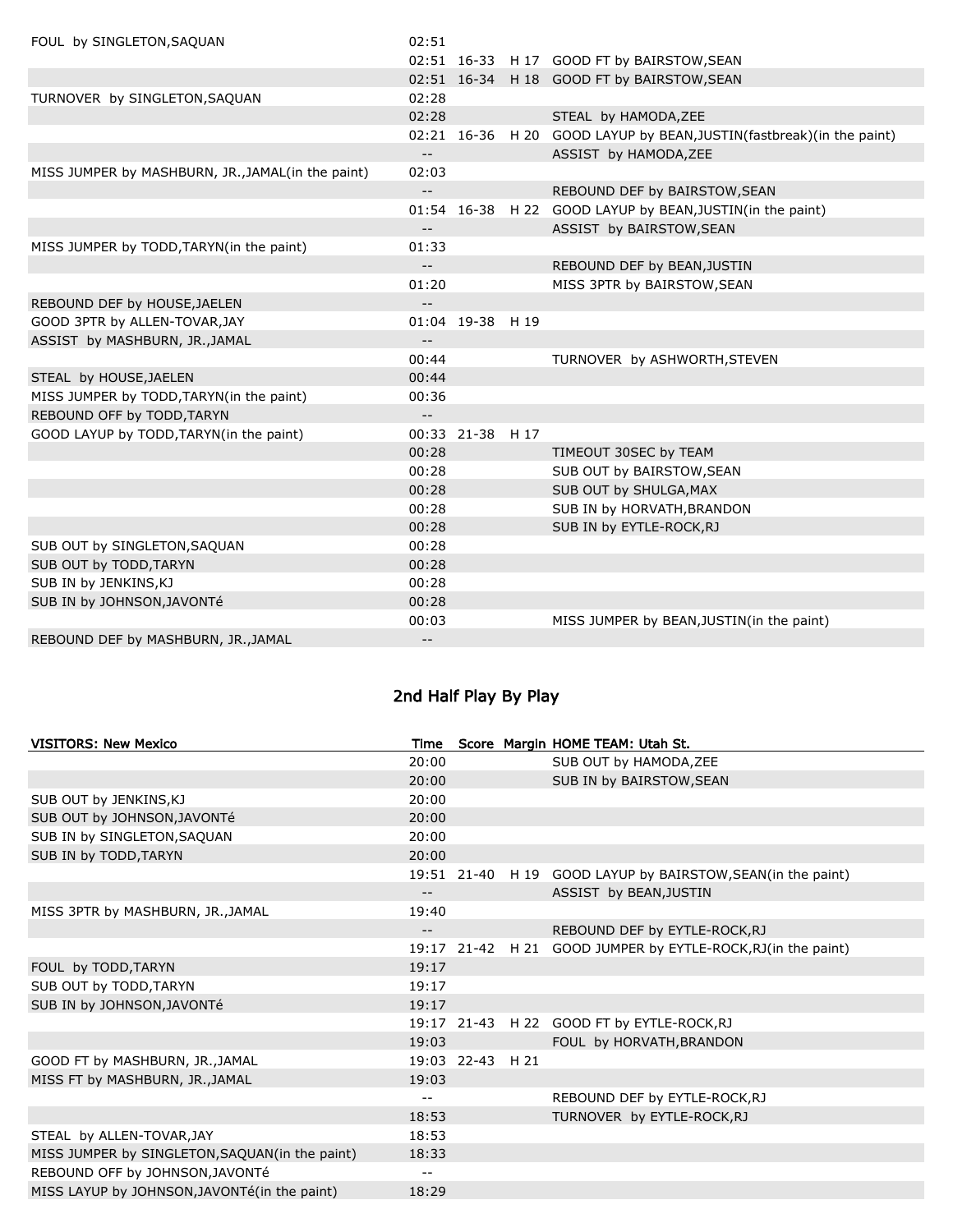|                                                   | $\sim$ $-$                                    |                  |      | REBOUND DEF by ASHWORTH, STEVEN                               |
|---------------------------------------------------|-----------------------------------------------|------------------|------|---------------------------------------------------------------|
|                                                   | 18:26                                         |                  |      | TURNOVER by BAIRSTOW, SEAN                                    |
| STEAL by SINGLETON, SAQUAN                        | 18:26                                         |                  |      |                                                               |
|                                                   | 18:21                                         |                  |      | FOUL by EYTLE-ROCK, RJ                                        |
| MISS FT by ALLEN-TOVAR, JAY                       | 18:21                                         |                  |      |                                                               |
| REBOUND DEADB by TEAM                             | $\overline{\phantom{a}}$                      |                  |      |                                                               |
| MISS FT by ALLEN-TOVAR, JAY                       | 18:21                                         |                  |      |                                                               |
|                                                   | $\overline{\phantom{a}}$                      |                  |      | REBOUND DEF by BEAN, JUSTIN                                   |
|                                                   |                                               | 18:01 22-45      |      | H 23 GOOD LAYUP by HORVATH, BRANDON(in the paint)             |
|                                                   | $\overline{\phantom{a}}$ .                    |                  |      | ASSIST by BEAN, JUSTIN                                        |
|                                                   |                                               |                  |      |                                                               |
| TURNOVER by ALLEN-TOVAR, JAY                      | 17:34                                         |                  |      |                                                               |
|                                                   | 17:13                                         |                  |      | MISS 3PTR by BAIRSTOW, SEAN                                   |
| REBOUND DEF by HOUSE, JAELEN                      | $-$                                           |                  |      |                                                               |
| MISS LAYUP by JOHNSON, JAVONTé(in the paint)      | 16:57                                         |                  |      |                                                               |
|                                                   | $-$                                           |                  |      | REBOUND DEF by BEAN, JUSTIN                                   |
|                                                   | 16:51                                         |                  |      | TURNOVER by BEAN, JUSTIN                                      |
|                                                   | 16:51                                         |                  |      | SUB OUT by EYTLE-ROCK, RJ                                     |
|                                                   | 16:51                                         |                  |      | SUB IN by JONES, RYLAN                                        |
| SUB OUT by HOUSE, JAELEN                          | 16:51                                         |                  |      |                                                               |
| SUB IN by JENKINS, KJ                             | 16:51                                         |                  |      |                                                               |
| GOOD DUNK by ALLEN-TOVAR, JAY (in the paint)      |                                               | 16:34 24-45 H 21 |      |                                                               |
| ASSIST by MASHBURN, JR., JAMAL                    | $\sim$ $-$                                    |                  |      |                                                               |
|                                                   |                                               |                  |      | 16:17 24-47 H 23 GOOD LAYUP by HORVATH, BRANDON(in the paint) |
| GOOD DUNK by ALLEN-TOVAR, JAY(in the paint)       |                                               | 15:57 26-47 H 21 |      |                                                               |
| ASSIST by JOHNSON, JAVONTé                        | $\overline{\phantom{a}}$ .                    |                  |      |                                                               |
|                                                   |                                               |                  |      |                                                               |
| TIMEOUT MEDIA by TEAM                             | 15:46                                         |                  |      |                                                               |
|                                                   | 15:46                                         |                  |      | SUB OUT by BAIRSTOW, SEAN                                     |
|                                                   | 15:46                                         |                  |      | SUB IN by MILLER, BROCK                                       |
| SUB OUT by ALLEN-TOVAR, JAY                       | 15:46                                         |                  |      |                                                               |
| SUB IN by FORSLING, SEBASTIAN                     | 15:46                                         |                  |      |                                                               |
|                                                   | 15:36                                         |                  |      | MISS 3PTR by MILLER, BROCK                                    |
| REBOUND DEF by MASHBURN, JR., JAMAL               | $\overline{\phantom{m}}$                      |                  |      |                                                               |
| GOOD JUMPER by JENKINS, KJ                        |                                               | 15:13 28-47 H 19 |      |                                                               |
|                                                   | 15:01                                         |                  |      | MISS 3PTR by ASHWORTH, STEVEN                                 |
| REBOUND DEF by JENKINS, KJ                        | $-$                                           |                  |      |                                                               |
| MISS 3PTR by JENKINS, KJ                          | 14:52                                         |                  |      |                                                               |
| REBOUND OFF by JOHNSON, JAVONTé                   | $--$                                          |                  |      |                                                               |
| TURNOVER by FORSLING, SEBASTIAN                   | 14:47                                         |                  |      |                                                               |
|                                                   | 14:47                                         |                  |      | STEAL by BEAN, JUSTIN                                         |
|                                                   |                                               |                  |      | GOOD LAYUP by HORVATH, BRANDON(fastbreak)(in the              |
|                                                   |                                               | 14:41 28-49 H 21 |      | paint)                                                        |
|                                                   | $\overline{\phantom{m}}$                      |                  |      | ASSIST by ASHWORTH, STEVEN                                    |
| FOUL by FORSLING, SEBASTIAN                       | 14:41                                         |                  |      |                                                               |
| SUB OUT by SINGLETON, SAQUAN                      | 14:41                                         |                  |      |                                                               |
| SUB OUT by FORSLING, SEBASTIAN                    | 14:41                                         |                  |      |                                                               |
| SUB IN by HOUSE, JAELEN                           | 14:41                                         |                  |      |                                                               |
|                                                   |                                               |                  |      |                                                               |
| SUB IN by ALLEN-TOVAR, JAY                        | 14:41                                         |                  |      |                                                               |
|                                                   |                                               |                  |      | 14:41 28-50 H 22 GOOD FT by HORVATH, BRANDON (fastbreak)      |
| MISS JUMPER by MASHBURN, JR., JAMAL(in the paint) | 14:21                                         |                  |      |                                                               |
|                                                   | $\sim$ $\sim$                                 |                  |      | REBOUND DEF by ASHWORTH, STEVEN                               |
|                                                   |                                               |                  |      | 14:13 28-53 H 25 GOOD 3PTR by MILLER, BROCK                   |
|                                                   | $\overline{\phantom{a}}$ .                    |                  |      | ASSIST by HORVATH, BRANDON                                    |
| GOOD 3PTR by JOHNSON, JAVONTé                     |                                               | 13:53 31-53 H 22 |      |                                                               |
| TIMEOUT 30SEC by TEAM                             | 13:52                                         |                  |      |                                                               |
| TIMEOUT MEDIA by TEAM                             | 13:52                                         |                  |      |                                                               |
| SUB OUT by JOHNSON, JAVONTé                       | 13:52                                         |                  |      |                                                               |
| SUB IN by SECK, BIRIMA                            | 13:52                                         |                  |      |                                                               |
|                                                   |                                               |                  |      | 13:24 31-56 H 25 GOOD 3PTR by HORVATH, BRANDON                |
|                                                   | $\mathord{\hspace{1pt}\text{--}\hspace{1pt}}$ |                  |      | ASSIST by ASHWORTH, STEVEN                                    |
| GOOD JUMPER by MASHBURN, JR., JAMAL               |                                               | 13:09 33-56      | H 23 |                                                               |
|                                                   |                                               |                  |      |                                                               |
|                                                   |                                               |                  |      | 12:56 33-59 H 26 GOOD 3PTR by BEAN, JUSTIN                    |
|                                                   | $\mathord{\hspace{1pt}\text{--}\hspace{1pt}}$ |                  |      | ASSIST by HORVATH, BRANDON                                    |
|                                                   | 12:38                                         |                  |      | FOUL by JONES, RYLAN                                          |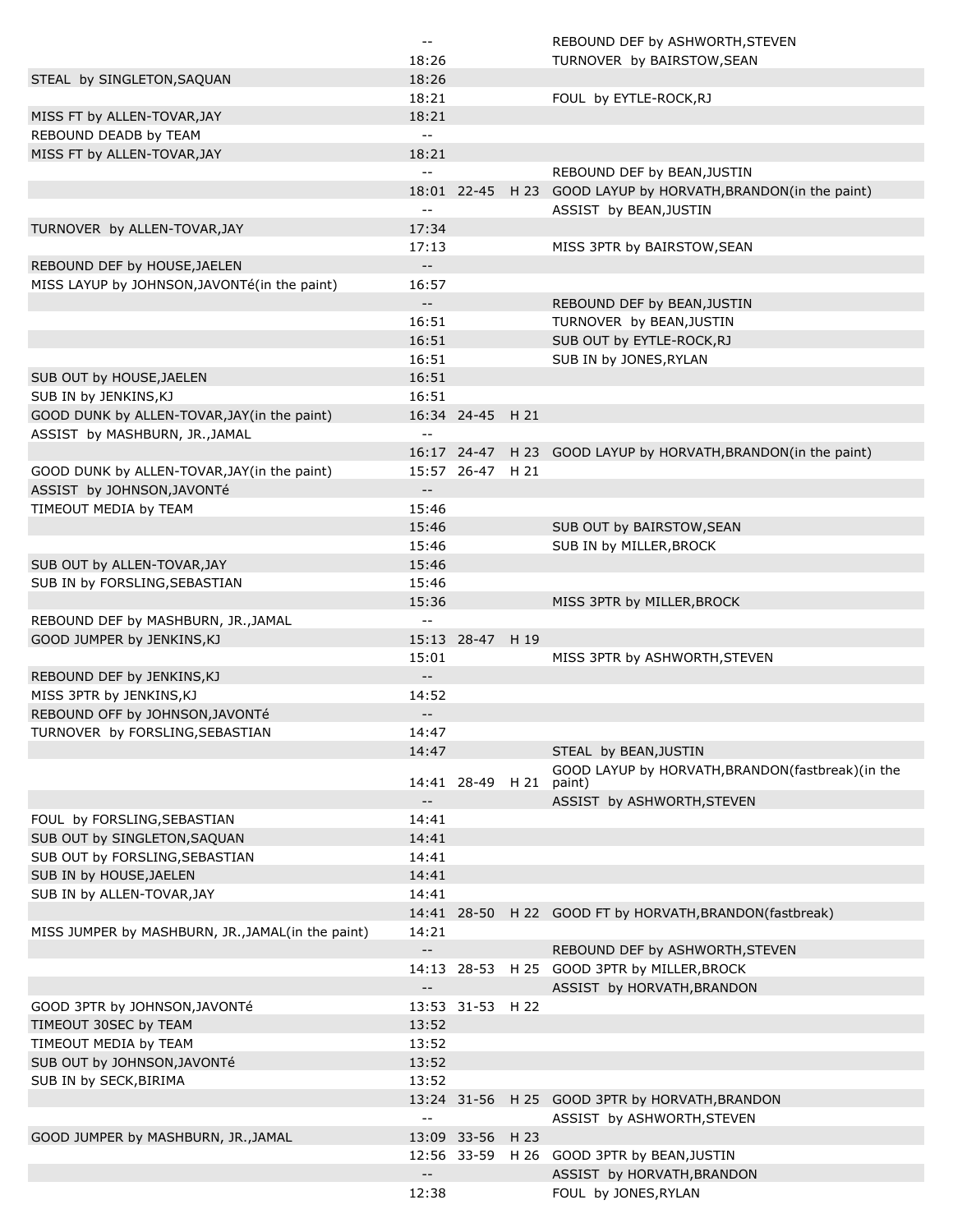| GOOD JUMPER by JENKINS, KJ(in the paint)                                            |                                               | 12:23 35-59 H 24 |                                                                 |
|-------------------------------------------------------------------------------------|-----------------------------------------------|------------------|-----------------------------------------------------------------|
| FOUL by HOUSE, JAELEN                                                               | 12:06                                         |                  |                                                                 |
|                                                                                     |                                               |                  | 11:53 35-61 H 26 GOOD JUMPER by ASHWORTH, STEVEN (in the paint) |
|                                                                                     | $-$                                           |                  | ASSIST by HORVATH, BRANDON                                      |
| MISS JUMPER by MASHBURN, JR., JAMAL(in the paint)                                   | 11:34                                         |                  |                                                                 |
|                                                                                     | $\mathbf{u}$                                  |                  | REBOUND DEF by ASHWORTH, STEVEN                                 |
|                                                                                     | 11:26                                         |                  | TURNOVER by ASHWORTH, STEVEN                                    |
| TIMEOUT MEDIA by TEAM                                                               | 11:26                                         |                  |                                                                 |
|                                                                                     | 11:26                                         |                  | SUB OUT by HORVATH, BRANDON                                     |
|                                                                                     | 11:26                                         |                  | SUB IN by ZAPALA, SZYMON                                        |
| MISS LAYUP by HOUSE, JAELEN(in the paint)                                           | 11:14                                         |                  |                                                                 |
|                                                                                     | 11:14<br>$\overline{\phantom{a}}$             |                  | BLOCK by ZAPALA, SZYMON                                         |
| REBOUND OFF by ALLEN-TOVAR, JAY<br>GOOD LAYUP by MASHBURN, JR., JAMAL(in the paint) |                                               | 11:07 37-61 H 24 |                                                                 |
|                                                                                     |                                               |                  | 10:47 37-63 H 26 GOOD LAYUP by BEAN, JUSTIN(in the paint)       |
|                                                                                     | $\sim$ $-$                                    |                  | ASSIST by ASHWORTH, STEVEN                                      |
| FOUL by SECK, BIRIMA                                                                | 10:47                                         |                  |                                                                 |
|                                                                                     | 10:47                                         |                  | SUB OUT by ASHWORTH, STEVEN                                     |
|                                                                                     | 10:47                                         |                  | SUB IN by SHULGA, MAX                                           |
|                                                                                     |                                               |                  | 10:47 37-64 H 27 GOOD FT by BEAN, JUSTIN                        |
| GOOD JUMPER by MASHBURN, JR., JAMAL                                                 |                                               | 10:28 39-64 H 25 |                                                                 |
|                                                                                     | 10:15                                         |                  | MISS LAYUP by SHULGA, MAX(in the paint)                         |
|                                                                                     | $\sim$ $\sim$                                 |                  | REBOUND OFF by SHULGA, MAX                                      |
| FOUL by ALLEN-TOVAR, JAY                                                            | 10:15                                         |                  |                                                                 |
|                                                                                     | 10:13                                         |                  | MISS LAYUP by BEAN, JUSTIN(in the paint)                        |
| BLOCK by ALLEN-TOVAR, JAY                                                           | 10:13                                         |                  |                                                                 |
| REBOUND DEF by HOUSE, JAELEN                                                        | $\sim$ $\sim$                                 |                  |                                                                 |
| MISS JUMPER by HOUSE, JAELEN                                                        | 10:05                                         |                  |                                                                 |
|                                                                                     | $\sim$ $\sim$                                 |                  | REBOUND DEF by BEAN, JUSTIN                                     |
|                                                                                     | 09:59                                         |                  | FOUL by ZAPALA, SZYMON                                          |
|                                                                                     | 09:59                                         |                  | TURNOVER by ZAPALA, SZYMON                                      |
| MISS JUMPER by MASHBURN, JR., JAMAL                                                 | 09:44                                         |                  |                                                                 |
|                                                                                     | $\sim$ $\sim$                                 |                  | REBOUND DEF by ZAPALA, SZYMON                                   |
| SUB OUT by MASHBURN, JR., JAMAL                                                     | 09:37                                         |                  |                                                                 |
| SUB IN by TODD, TARYN                                                               | 09:37                                         |                  |                                                                 |
|                                                                                     |                                               |                  | 09:35 39-66 H 27 GOOD LAYUP by BEAN, JUSTIN(in the paint)       |
|                                                                                     | $- -$                                         |                  | ASSIST by JONES, RYLAN                                          |
| GOOD DUNK by SECK, BIRIMA(in the paint)                                             |                                               | 09:11 41-66 H 25 |                                                                 |
| ASSIST by TODD, TARYN                                                               | $- -$                                         |                  |                                                                 |
|                                                                                     |                                               |                  | 08:48 41-68 H 27 GOOD LAYUP by SHULGA, MAX(in the paint)        |
| GOOD JUMPER by HOUSE, JAELEN                                                        |                                               | 08:28 43-68 H 25 |                                                                 |
|                                                                                     | 08:07                                         |                  | MISS LAYUP by ZAPALA, SZYMON(in the paint)                      |
| REBOUND DEF by SECK, BIRIMA                                                         | $\mathbb{L}^{\mathbb{L}}$                     |                  |                                                                 |
| MISS JUMPER by HOUSE, JAELEN                                                        | 07:58                                         |                  |                                                                 |
|                                                                                     | $\overline{\phantom{a}}$                      |                  | REBOUND DEF by ZAPALA, SZYMON                                   |
|                                                                                     | 07:49                                         |                  | TURNOVER by SHULGA, MAX                                         |
| STEAL by TODD, TARYN                                                                | 07:49                                         |                  |                                                                 |
| GOOD JUMPER by TODD, TARYN(fastbreak)(in the paint)                                 |                                               | 07:45 45-68 H 23 |                                                                 |
|                                                                                     | 07:26                                         |                  | MISS 3PTR by SHULGA, MAX                                        |
| REBOUND DEF by HOUSE, JAELEN                                                        | $\mathord{\hspace{1pt}\text{--}\hspace{1pt}}$ |                  |                                                                 |
| TURNOVER by HOUSE, JAELEN                                                           | 07:17                                         |                  |                                                                 |
|                                                                                     | 07:17                                         |                  | STEAL by JONES, RYLAN                                           |
|                                                                                     | 07:12                                         |                  | FOUL by BEAN, JUSTIN                                            |
|                                                                                     | 07:12                                         |                  | TURNOVER by BEAN, JUSTIN                                        |
| TIMEOUT MEDIA by TEAM                                                               | 07:12                                         |                  |                                                                 |
|                                                                                     | 07:12                                         |                  | SUB OUT by SHULGA, MAX                                          |
|                                                                                     | 07:12                                         |                  | SUB OUT by JONES, RYLAN                                         |
|                                                                                     | 07:12                                         |                  | SUB OUT by MILLER, BROCK                                        |
|                                                                                     | 07:12                                         |                  | SUB OUT by BEAN, JUSTIN                                         |
|                                                                                     | 07:12                                         |                  | SUB IN by BAIRSTOW, SEAN                                        |
|                                                                                     | 07:12                                         |                  | SUB IN by ASHWORTH, STEVEN                                      |
|                                                                                     | 07:12                                         |                  | SUB IN by HORVATH, BRANDON                                      |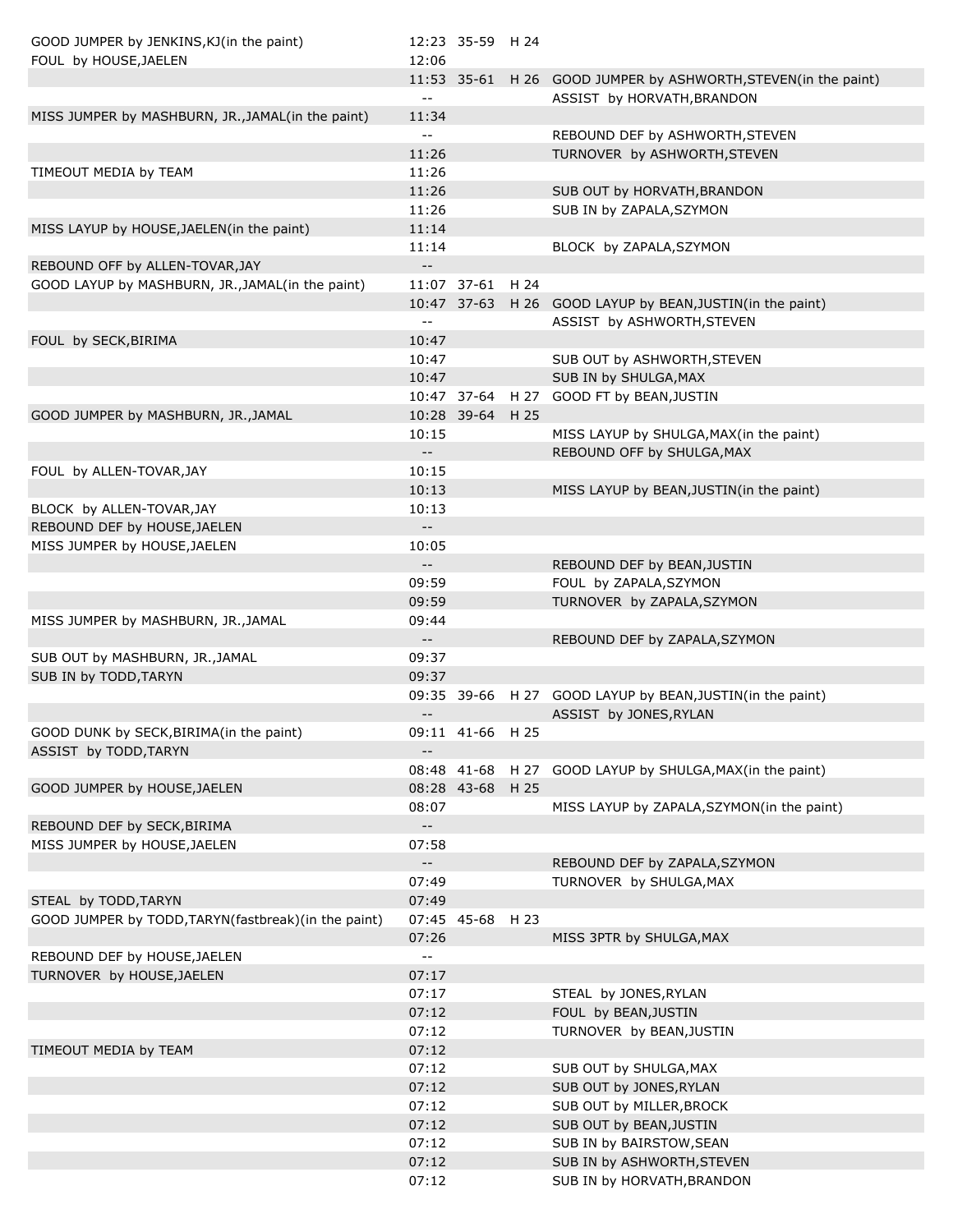|                                                | 07:12                      |                  | SUB IN by EYTLE-ROCK, RJ                                                  |
|------------------------------------------------|----------------------------|------------------|---------------------------------------------------------------------------|
| SUB OUT by HOUSE, JAELEN                       | 07:12                      |                  |                                                                           |
| SUB OUT by ALLEN-TOVAR, JAY                    | 07:12                      |                  |                                                                           |
| SUB IN by FORSLING, SEBASTIAN                  | 07:12                      |                  |                                                                           |
|                                                | 07:12                      |                  |                                                                           |
| SUB IN by FRANCIS, JEREMIAH                    |                            |                  |                                                                           |
| GOOD JUMPER by JENKINS, KJ(in the paint)       |                            | 06:48 47-68 H 21 |                                                                           |
|                                                | 06:32                      |                  | MISS JUMPER by BAIRSTOW, SEAN                                             |
| REBOUND DEF by SECK, BIRIMA                    | $\overline{a}$             |                  |                                                                           |
| MISS JUMPER by TODD, TARYN(in the paint)       | 06:16                      |                  |                                                                           |
|                                                | $\overline{a}$             |                  | REBOUND DEF by ZAPALA, SZYMON                                             |
|                                                |                            | 05:59 47-70      | H 23 GOOD JUMPER by ASHWORTH, STEVEN                                      |
| MISS 3PTR by FRANCIS, JEREMIAH                 | 05:32                      |                  |                                                                           |
|                                                | $\sim$ $\sim$              |                  | REBOUND DEF by ZAPALA, SZYMON                                             |
| FOUL by FORSLING, SEBASTIAN                    | 05:08                      |                  |                                                                           |
|                                                | 05:08                      |                  | SUB OUT by HORVATH, BRANDON                                               |
|                                                | 05:08                      |                  | SUB OUT by ZAPALA, SZYMON                                                 |
|                                                | 05:08                      |                  | SUB IN by HAMODA, ZEE                                                     |
|                                                | 05:08                      |                  |                                                                           |
|                                                |                            |                  | SUB IN by DORIUS, TREVIN                                                  |
|                                                |                            |                  | 04:58 47-72 H 25 GOOD LAYUP by BAIRSTOW, SEAN(in the paint)               |
| FOUL by TODD, TARYN                            | 04:58                      |                  |                                                                           |
|                                                | 04:57                      |                  | MISS FT by BAIRSTOW, SEAN                                                 |
| REBOUND DEF by SECK, BIRIMA                    | $-$                        |                  |                                                                           |
| MISS JUMPER by JENKINS, KJ(in the paint)       | 04:39                      |                  |                                                                           |
|                                                | 04:39                      |                  | BLOCK by EYTLE-ROCK, RJ                                                   |
|                                                | $\overline{\phantom{a}}$   |                  | REBOUND DEF by EYTLE-ROCK, RJ                                             |
|                                                |                            |                  | 04:30 47-74 H 27 GOOD JUMPER by EYTLE-ROCK, RJ (fastbreak) (in the paint) |
|                                                | $-$                        |                  | ASSIST by ASHWORTH, STEVEN                                                |
| MISS JUMPER by JENKINS, KJ                     | 04:16                      |                  |                                                                           |
|                                                | $\overline{\phantom{a}}$   |                  | REBOUND DEF by DORIUS, TREVIN                                             |
| FOUL by SECK, BIRIMA                           | 03:57                      |                  |                                                                           |
|                                                |                            |                  |                                                                           |
| TIMEOUT MEDIA by TEAM                          | 03:57                      |                  |                                                                           |
|                                                |                            |                  | 03:57 47-75 H 28 GOOD FT by DORIUS, TREVIN                                |
|                                                |                            |                  | 03:57 47-76 H 29 GOOD FT by DORIUS, TREVIN                                |
| MISS LAYUP by FRANCIS, JEREMIAH (in the paint) | 03:32                      |                  |                                                                           |
|                                                | $-$                        |                  | REBOUND DEF by BAIRSTOW, SEAN                                             |
|                                                | 03:26                      |                  | MISS 3PTR by EYTLE-ROCK, RJ                                               |
| REBOUND DEF by TEAM                            | $- -$                      |                  |                                                                           |
| GOOD 3PTR by JENKINS, KJ                       |                            | 03:02 50-76 H 26 |                                                                           |
| ASSIST by FORSLING, SEBASTIAN                  | $- -$                      |                  |                                                                           |
|                                                | 02:38                      |                  | MISS LAYUP by DORIUS, TREVIN(in the paint)                                |
| REBOUND DEF by FRANCIS, JEREMIAH               | $\overline{\phantom{a}}$ . |                  |                                                                           |
| MISS JUMPER by FRANCIS, JEREMIAH               | 02:25                      |                  |                                                                           |
|                                                | $\overline{\phantom{a}}$   |                  | REBOUND DEF by HAMODA, ZEE                                                |
|                                                | 02:18                      |                  | MISS JUMPER by HAMODA, ZEE(in the paint)                                  |
|                                                |                            |                  |                                                                           |
|                                                | $\overline{\phantom{a}}$   |                  | REBOUND OFF by TEAM                                                       |
|                                                | 02:18                      |                  | SUB OUT by ASHWORTH, STEVEN                                               |
|                                                | 02:18                      |                  | SUB OUT by EYTLE-ROCK, RJ                                                 |
|                                                | 02:18                      |                  | SUB IN by WAGSTAFF, TRAVIS                                                |
|                                                | 02:18                      |                  | SUB IN by THELISSEN, NORBERT                                              |
| BLOCK by FORSLING, SEBASTIAN                   | 02:18                      |                  |                                                                           |
|                                                | 02:16                      |                  | MISS LAYUP by THELISSEN, NORBERT (in the paint)                           |
| BLOCK by FRANCIS, JEREMIAH                     | 02:16                      |                  |                                                                           |
| REBOUND DEF by SECK, BIRIMA                    | $\overline{\phantom{a}}$   |                  |                                                                           |
|                                                | 02:06                      |                  | FOUL by HAMODA, ZEE                                                       |
| MISS FT by TODD, TARYN                         | 02:06                      |                  |                                                                           |
| REBOUND DEADB by TEAM                          | $\overline{a}$             |                  |                                                                           |
|                                                |                            |                  |                                                                           |
| GOOD FT by TODD, TARYN                         |                            | 02:06 51-76 H 25 |                                                                           |
|                                                | 02:06                      |                  | SUB OUT by BAIRSTOW, SEAN                                                 |
|                                                | 02:06                      |                  | SUB IN by ODOM, CONNOR                                                    |
|                                                | 01:55                      |                  | MISS JUMPER by ODOM, CONNOR(in the paint)                                 |
| REBOUND DEF by TODD, TARYN                     | $-\,-$                     |                  |                                                                           |
| MISS JUMPER by TODD, TARYN(in the paint)       | 01:48                      |                  |                                                                           |